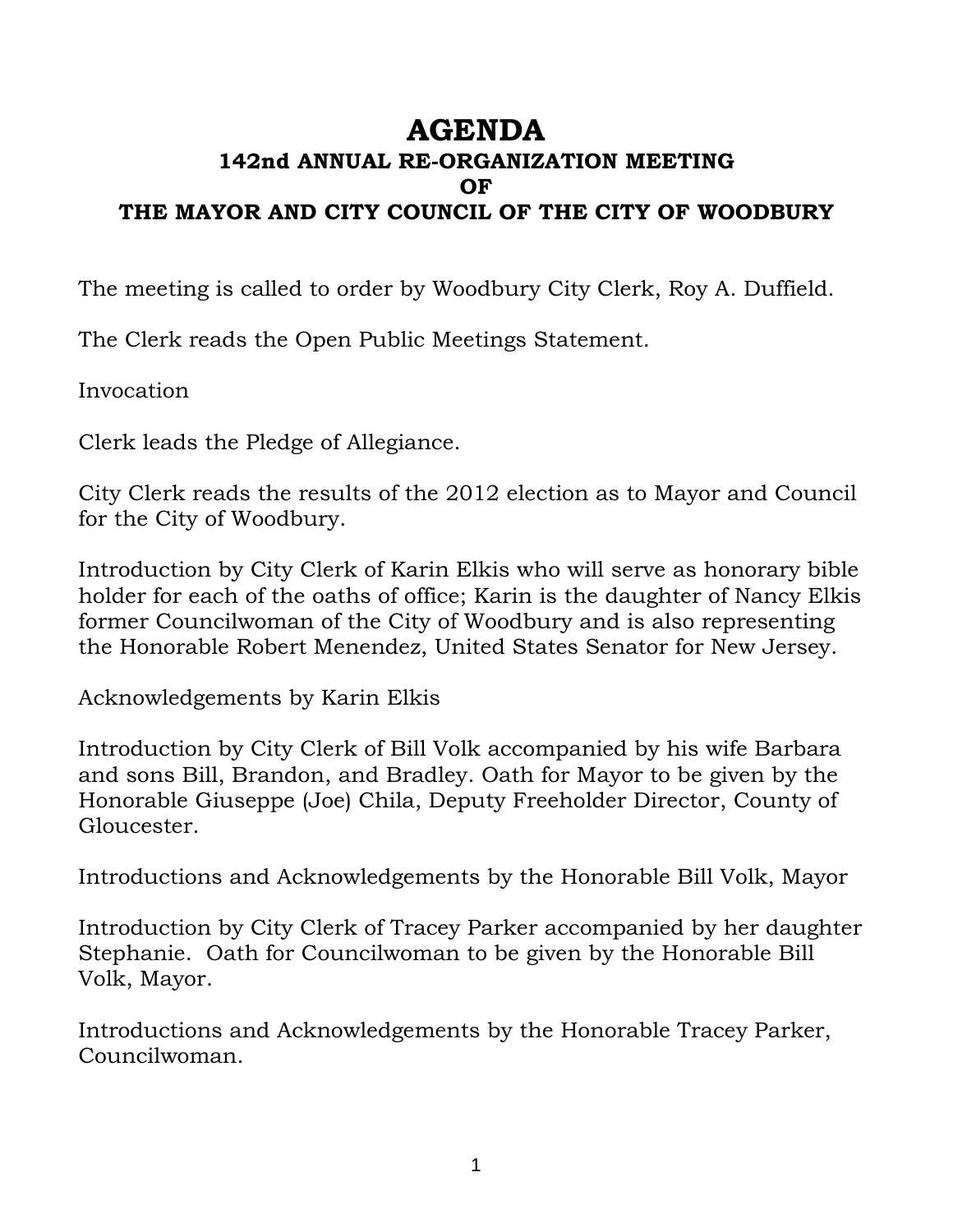Introduction by City Clerk of the Honorable William Fleming, Councilman, accompanied by his wife Kathy. Oath for Councilman to be given by the Honorable Heather Simmons, Freeholder, County of Gloucester.

Introductions and Acknowledgements by the Honorable William Fleming, Councilman.

Introduction by City Clerk of David Swanson accompanied by his wife Amy and daughters Cassidy and Chaleigh. Oath for Councilman to be given by the Honorable Adam Taliaferro, Freeholder, County of Gloucester.

Introductions and Acknowledgements by the Honorable David Swanson, Councilman.

Roll Call by the City Clerk.

Councilpersons: Carter, Lockman, Parker, Brown, Fleming, Tierney, Trout, Swanson and Mayor Volk.

Clerk calls for Nomination of Council President and vote. Voice vote, ayes and nays.

Introduction and swearing in of Council President by the Honorable Donald Norcross, Senator, Assistant Majority Leader, 5th Legislative District, State of New Jersey.

## **COUNCIL PRESIDENT INTRODUCES HONORED GUESTS**

The Clerk reads the three (3) names presented to City Council to fill the Councilperson seat left vacant as a result of Councilman Sloane's resignation.

Motion to approve nomination for new Councilperson.

Proclamation honoring the service of the Honorable Barry Sloane, former Councilman and Council President, City of Woodbury.

President of Council delivers annual message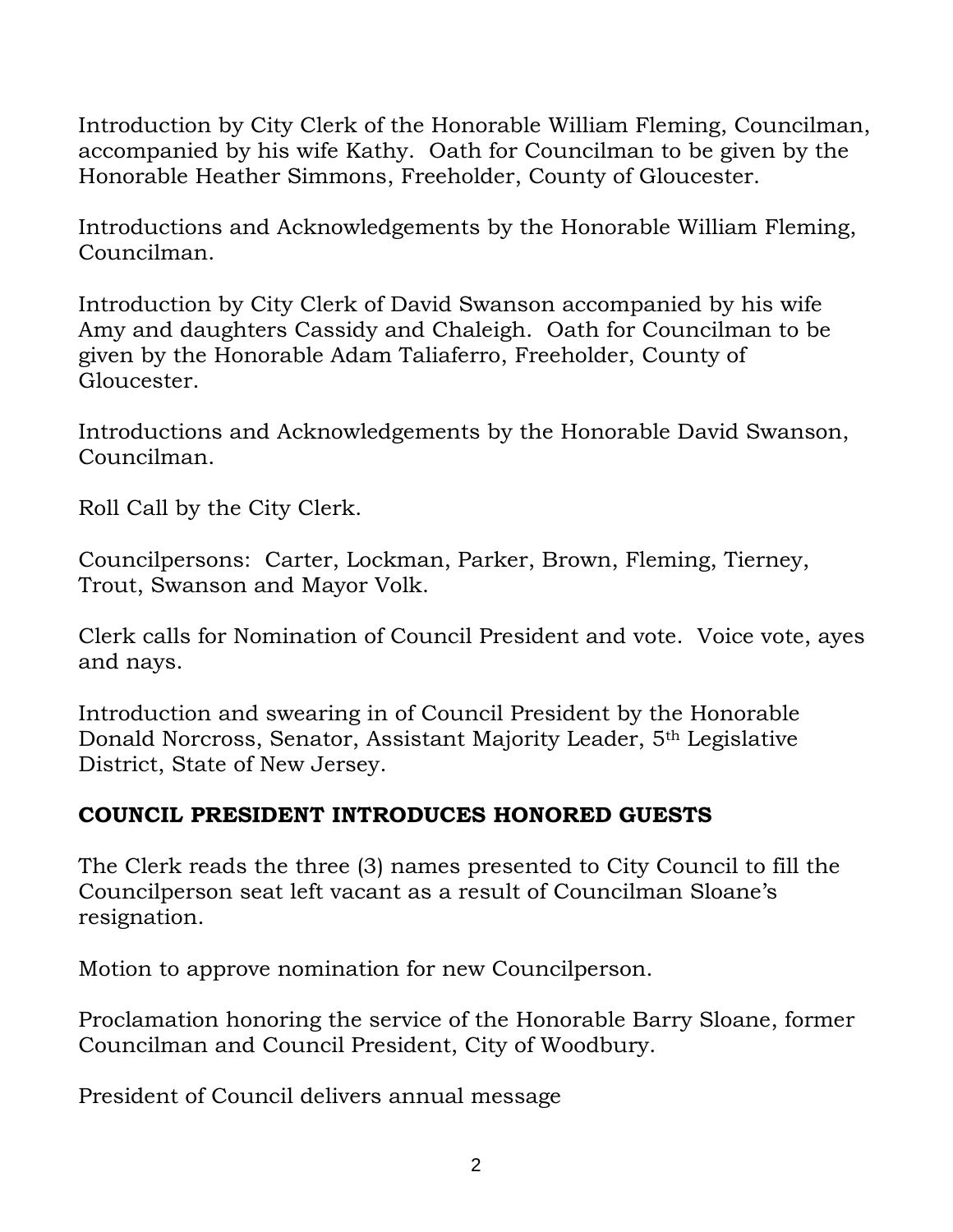Council President appoints Council Committees

Council members provide annual thoughts and messages, as desired

## **RESOLUTIONS**

- #13-01 Resolution Ratifying and Confirming Motion Fixing Time of the Annual Meeting of the Mayor and Council of the City of Woodbury for the Year 2013
- #13-02 Resolution Establishing the Rules and Regulations of the City of Woodbury for the Year 2013
- #13-03 Resolution Designating a President "Pro Tempore" of the City Council of the City of Woodbury With Full Authority to Act in All Matters as the President During Periods of Absence from the City of Council President
- #13-04 Resolution to Adopt a Temporary Budget for the Year 2013
- #13-05 Resolution Establishing the Schedule of Regular Meetings of City Council of the City of Woodbury for the Legislative Year 2013
- #13-06 Resolution Fixing the Sum to be Charged for Notice of Public Meetings
- #13-07 Resolution Designating Depositories of Funds of the City of Woodbury
- #13-08 Resolution Designating the South Jersey Times and the Courier Post as the Official Newspapers for Notices of Public Meetings
- #13-09 Resolution Appointing Tax Search Officer for the City of Woodbury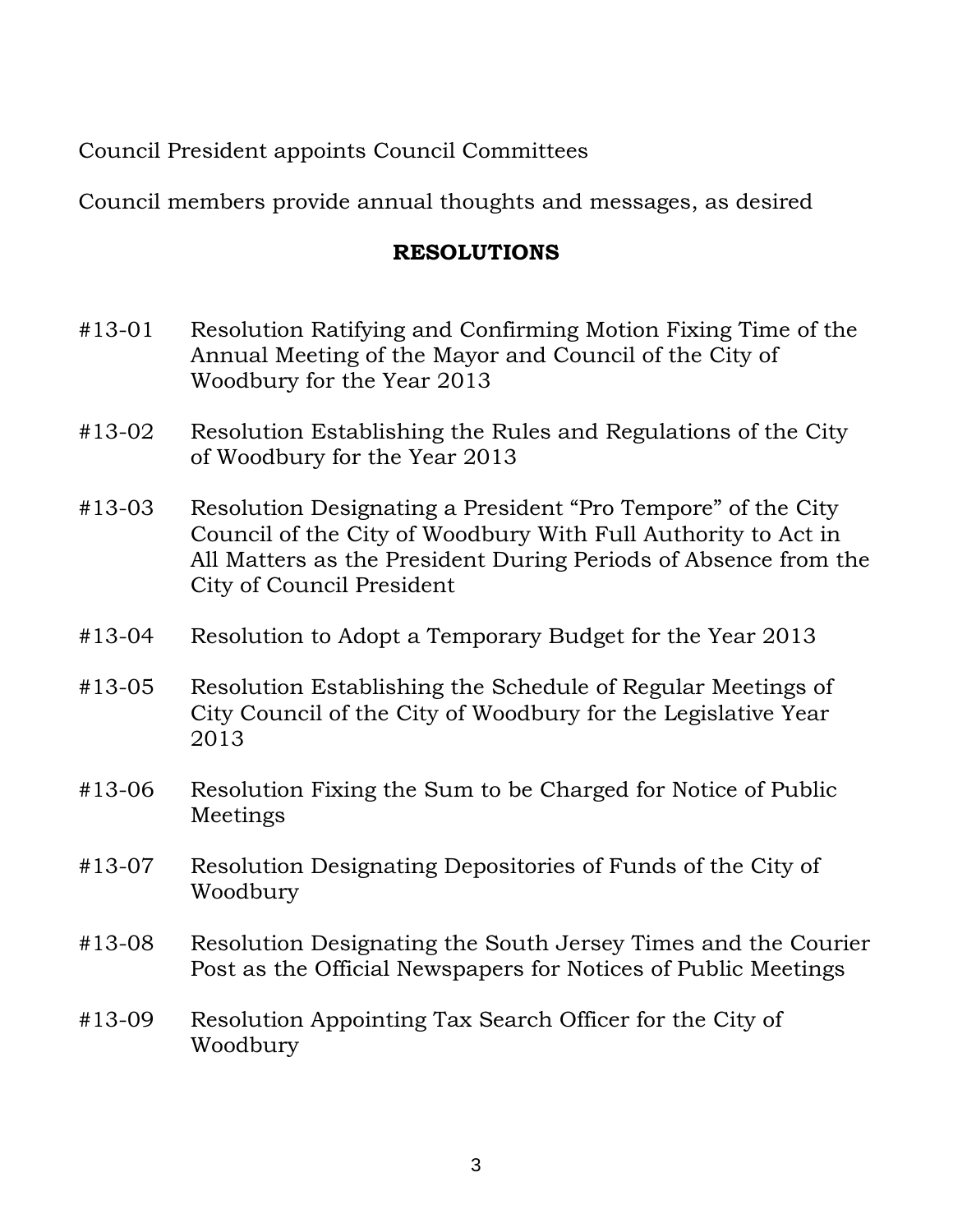- #13-10 Resolution Appointing Grant Coordinator and Grant Treasurer for the City of Woodbury
- #13-11 Resolution Appointing Signatories for Banking Institutions
- #13-12 Resolution Appointing Court Administrator
- #13-13 Resolution Appointing Deputy Court Administrator
- #13-14 Resolution Appointing Housing Inspectors for the City of Woodbury
- #13-15 Resolution Appointing Assistant Building Inspectors for the City of Woodbury
- #13-16 Resolution Appointing Members to the City of Woodbury Board of Health
- #13-17 Resolution Appointing Councilperson to the Planning Board of the City of Woodbury
- #13-18 Resolution Designating a Director for the Woodbury Public Library
- #13-19 Resolution Appointing a Director for the Community Service Program for the City of Woodbury
- #13-20 Resolution Appointing Assistant Municipal Finance Officers for the City of Woodbury
- #13-21 Resolution Appointing Planning/Zoning Board Administrator for the City of Woodbury
- #13-22 Resolution Appointing Zoning Officer for the City of Woodbury
- #13-23 Resolution Authorizing County Tax Assessor to Act as Agent for the City of Woodbury for the Purpose of Filing and Settling Tax Appeals on Behalf of the Taxing District for the Tax Year 2013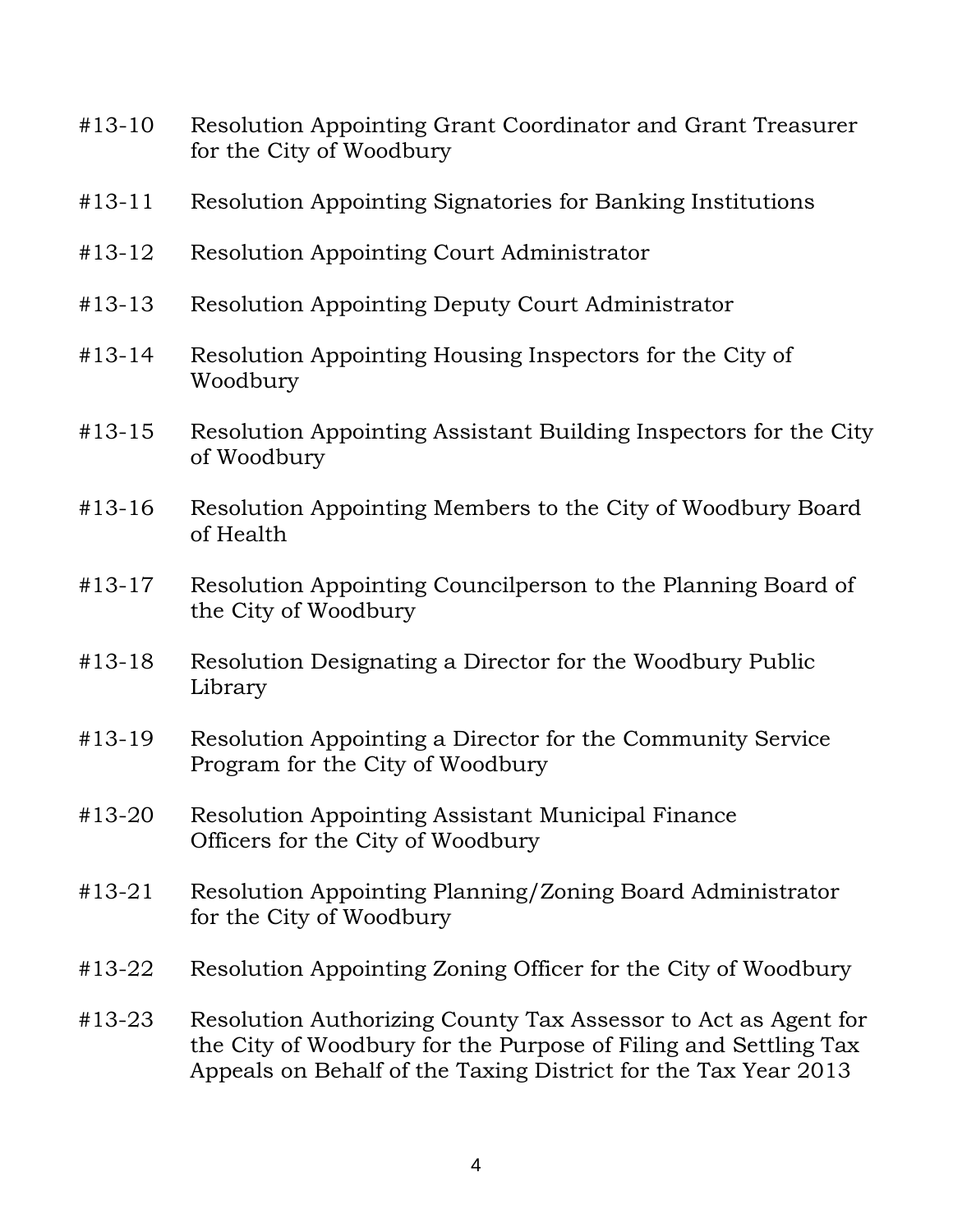| Resolution Fixing Interest Rate for Delinquency in Payment of<br>Taxes and/or Water and Sewer Billings and Fixing the Rate of<br>Interest to be Charged on Assessment Installments |
|------------------------------------------------------------------------------------------------------------------------------------------------------------------------------------|
| Resolution Appointing Fund Commissioner for the Municipal<br>Joint Insurance Fund                                                                                                  |
| Resolution Appointing an Alternate Fund Commissioner for the<br>Municipal Joint Insurance Fund                                                                                     |
| Resolution Appointing a Safety Coordinator for the Municipal<br>Joint Insurance                                                                                                    |
| Resolution Designating Actuary for the City of Woodbury                                                                                                                            |
| Resolution Designating a Solicitor for the City of Woodbury                                                                                                                        |
| Resolution Appointing a Prosecutor for the City of Woodbury                                                                                                                        |
| Resolution Appointing a Public Defender                                                                                                                                            |
| Resolution Appointing an Auditor for the City of Woodbury                                                                                                                          |
| Resolution Appointing an Engineer for the City of Woodbury                                                                                                                         |
| Resolution Appointing Bond Counsel for the City of Woodbury                                                                                                                        |
| Resolution Appointing Computer Consulting Services for the<br>City of Woodbury Police Department                                                                                   |
| Resolution Appointing Labor Counsel for the City of Woodbury                                                                                                                       |
| Resolution Appointing Special Tax Counsel for the City of<br>Woodbury                                                                                                              |
| Resolution Appointing Grant Consultant for the City of<br>Woodbury                                                                                                                 |
|                                                                                                                                                                                    |